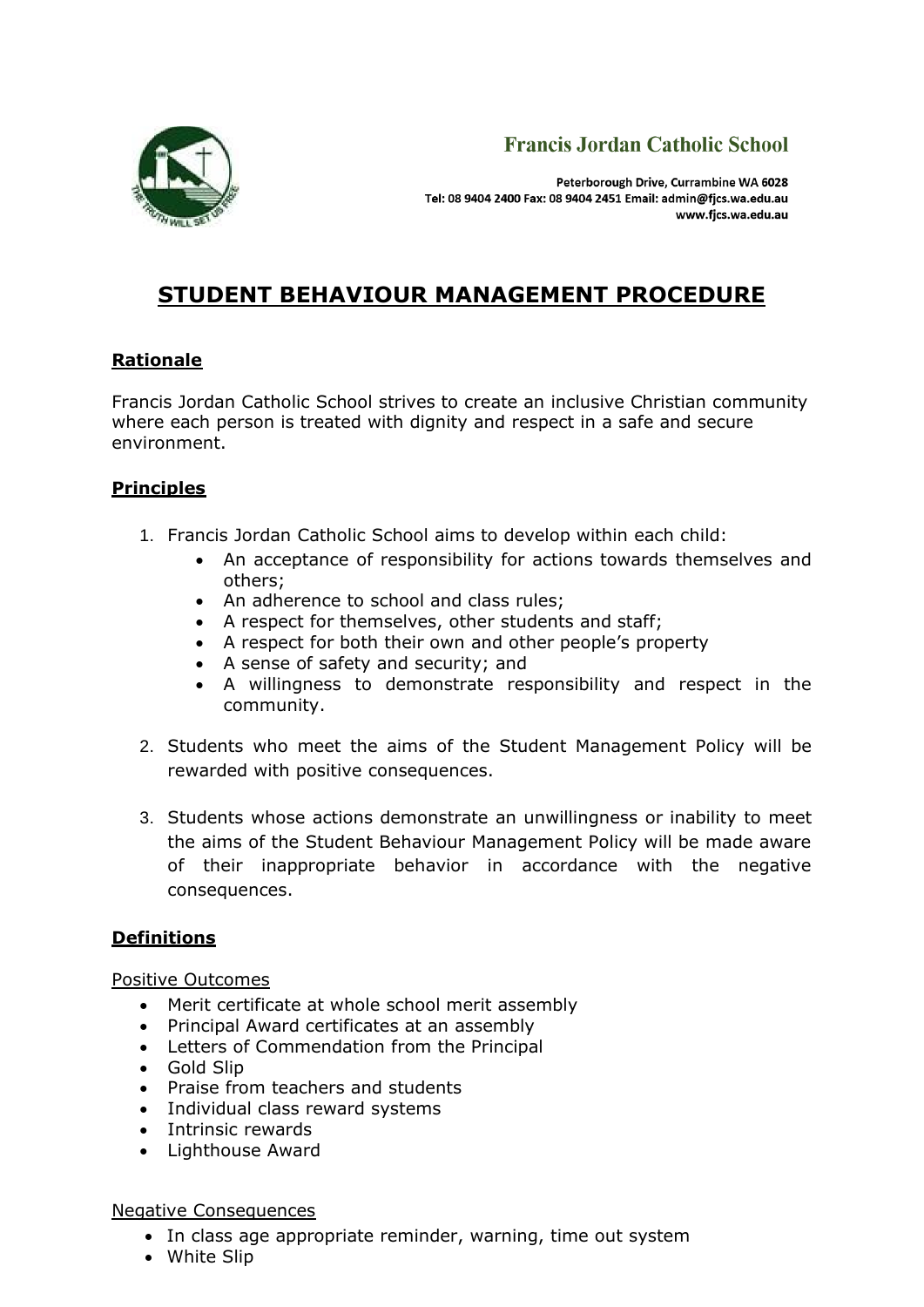- Blue Slip
- Detention
- Exclusion from specific activities
- Suspension

#### Severe Clause

Where a student exhibits violent or dangerous behaviour which causes or may cause serious injury to self or others.

This includes but is not limited to

- **Violent** deliberate hurting others or property (kicking, punching, fighting, graffiti)
- **Dangerous** an action which puts the student or others in danger (throwing stones, blatant disobedience, going out of bounds, etc.)
- **Use of inappropriate language**, willful disobedience

## **Procedures**

1. Gold Slip

A gold slip will be awarded to a student who demonstrates desirable behaviour in the classroom and/or playground.

o A gold slip will be recorded on the Pastoral Care section of SEQTA. An email will be sent to the parents using SEQTA.

Each month, one student will be presented with an award based on the Gold Slips received during that month. This award is known as the Lighthouse Award, to signify the symbolism represented in the school logo.

2. White Slip

A white slip is administered when a student fails to comply with general classroom and playground rules and expectations including but not limited to;

- Deliberate rough play
- Out of bounds
- Playing in or around toilets
- Not following school rules
- Inappropriate use of devices
- Use of mobile phone without permission
- Disrespectful behaviour
- Answering back
- Mild course language
- Graffiti on equipment
- Littering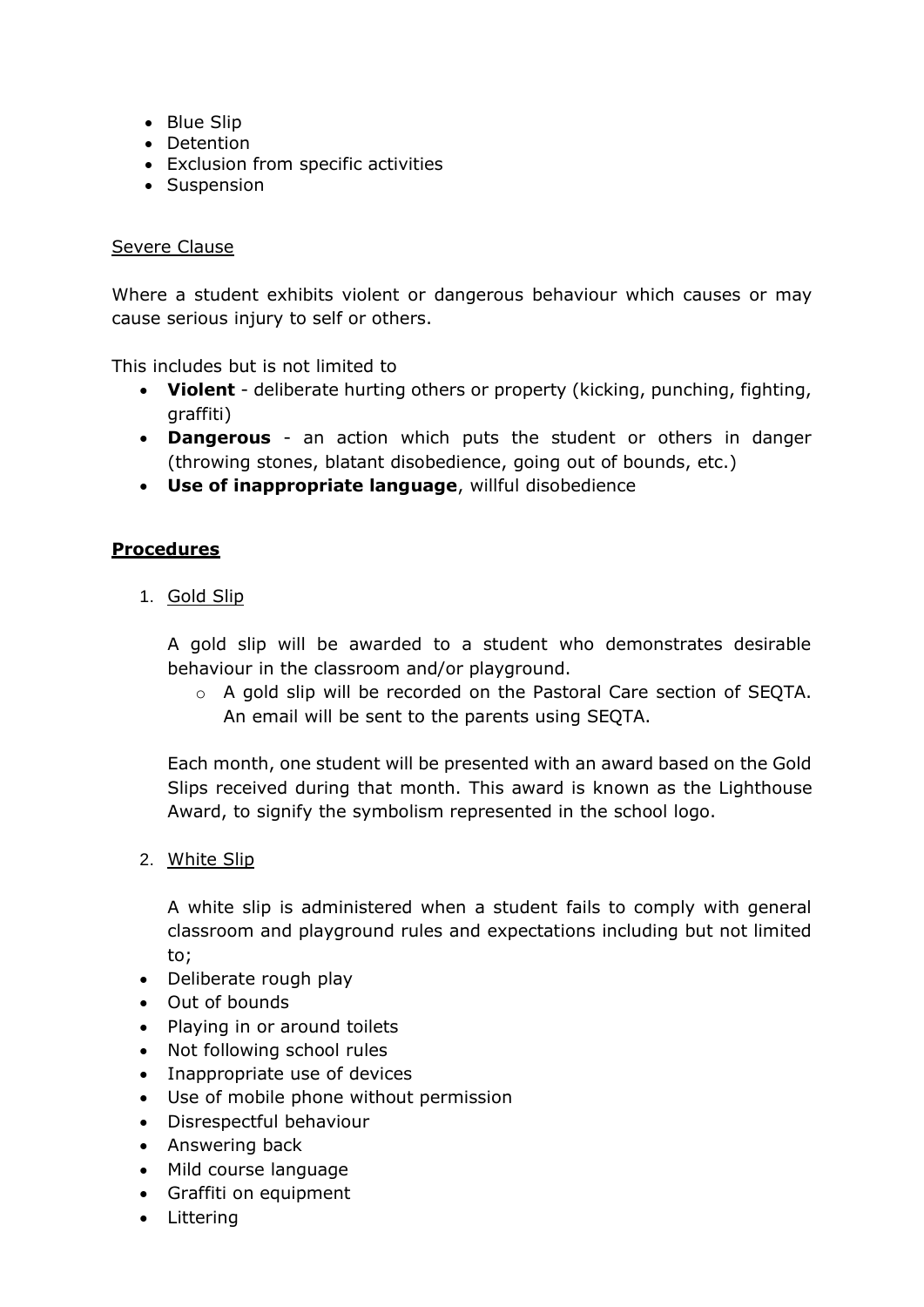• White Slips can be issued due to **repeated** minor inappropriate behaviours:

## Process:

- Minor behaviours are addressed firstly with a verbal discussion. Further behaviours in a day will be noted by the teacher on a private document. A third incident in a day will result in a White Slip, which will need to be sighted and signed by a parent and returned to school the following day.
- White slips will be placed by the teacher into the box located at the door leading to the staff room next to the vests and files.
- Parents will be notified by SeeSaw if a child is issued with a White Slip on the same day before school finishes.
- Students will be invited to complete a reflection sheet for 10 minutes of their recess or lunch play time. This will occur in the library with the teacher on library duty or a volunteering teacher.
- The information contained on the white slip will be kept on the Pastoral Care section of SEQTA.

## 3. Blue Slip

A Blue Slip is administered:

- after three white slips are received in one term
- when the Severe Clause is reached either in the classroom or playground

or at an activity outside the school (eg excursion)

- o Blue Slips are taken to the Line Manager by the student for verification. At this time, the student will need to complete a reflection with the principal or assistant principal. Duration will be dependent on incident.
- $\circ$  Line Manager contacts the parents to discuss the issue further.
- o The Blue Slip will be taken home for a parent signature, returned to the Line Manager and kept on record in the Pastoral Care section of SEQTA.
- $\circ$  If a student is issued with a second Blue Slip, they will meet with the Principal and the Line Manager
- $\circ$  The Principal will contact the parents to set up a meeting time.
- o The Principal and the Line Manager along with the child's teacher will meet with the parents, while the student is completing an afterschool detention between 2.45 and 3.30pm supervised by an Assistant Principal.
- $\circ$  Detention afternoons are not flexible and parental support is expected.
- o Repeated breaches of the Severe Clause may result in exclusion from activities including, but not limited to camps, excursions, carnivals and interschool sport.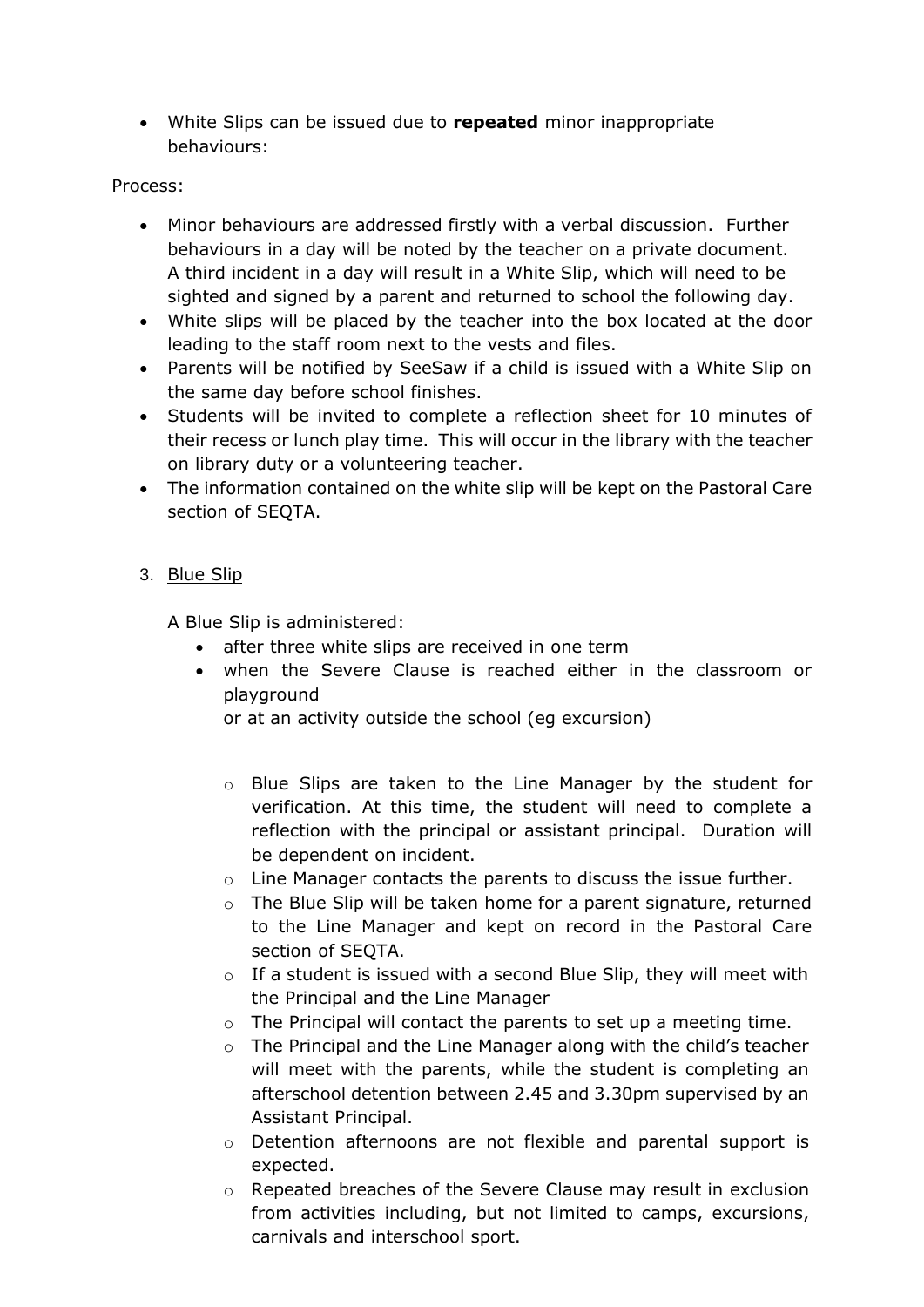o A further Blue Slip may result in an in-school suspension and subsequently a home suspension.

Reviewed: 2018 Due for Review: 2023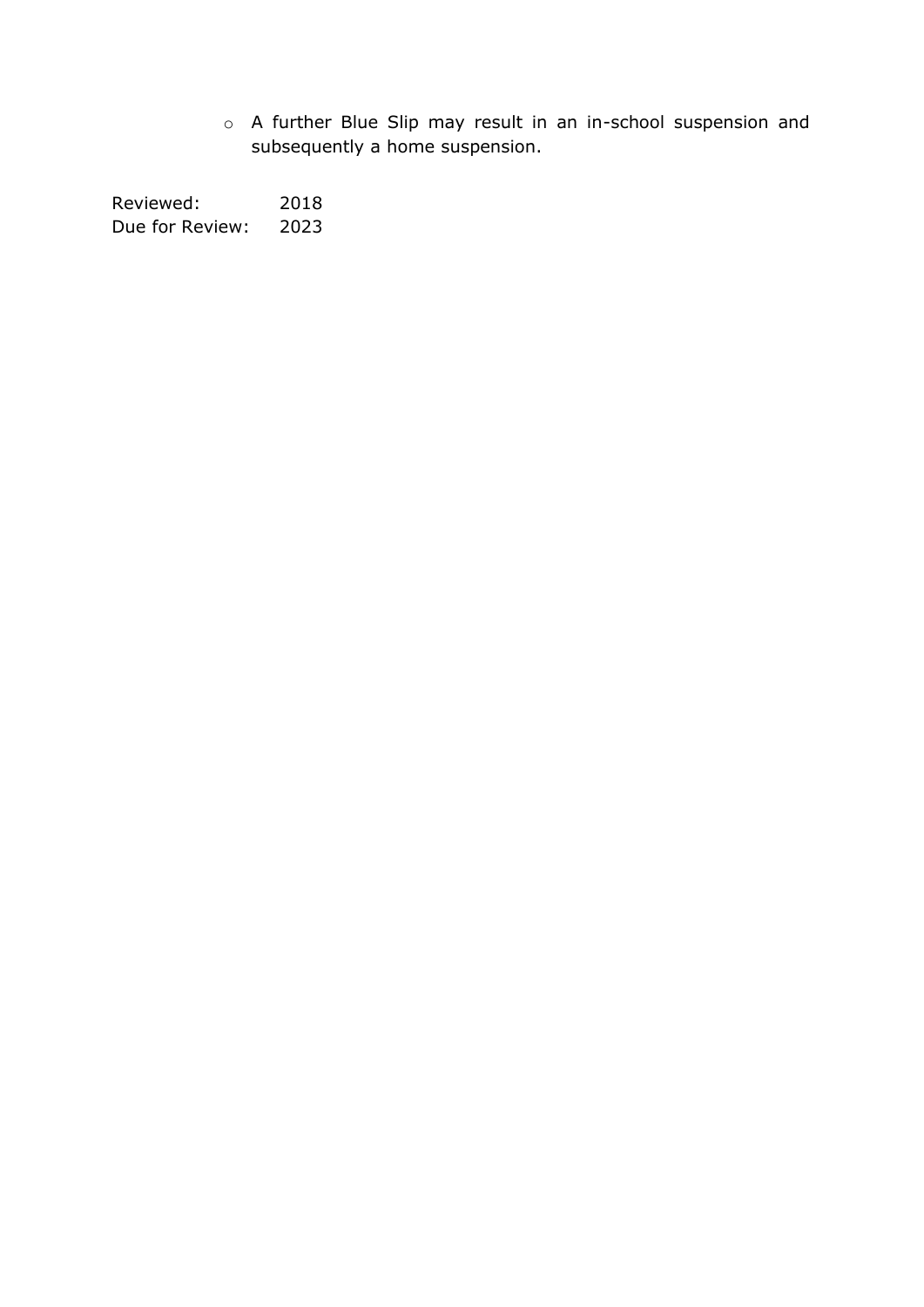| <b>GOLD SLIP</b>                                              |  |                                 |              |  |  |  |
|---------------------------------------------------------------|--|---------------------------------|--------------|--|--|--|
|                                                               |  |                                 |              |  |  |  |
| Teacher: ______________________                               |  |                                 |              |  |  |  |
| <b>Location:</b> (please circle) Classroom                    |  | Playground                      | After School |  |  |  |
| The following fantastic behaviour was observed: (please tick) |  |                                 |              |  |  |  |
| Working well                                                  |  | Participating positively        |              |  |  |  |
| Well organised                                                |  | $\Box$ Working well with others |              |  |  |  |
| Being helpful                                                 |  | $\Box$ Speaking politely        |              |  |  |  |
| Following instructions                                        |  | $\Box$ Being a team player      |              |  |  |  |
| Caring for the environment                                    |  |                                 |              |  |  |  |
| Other                                                         |  |                                 |              |  |  |  |

| <b>WHITE BEHAVIOUR SLIP</b>                                                       |           |                    |                  |  |  |  |
|-----------------------------------------------------------------------------------|-----------|--------------------|------------------|--|--|--|
|                                                                                   |           | Class: ___________ | Date: __________ |  |  |  |
|                                                                                   |           |                    |                  |  |  |  |
| <b>Location:</b> (please circle)                                                  | Classroom | Playground         | Car Park         |  |  |  |
| Explanation of behaviour:                                                         |           |                    |                  |  |  |  |
|                                                                                   |           |                    |                  |  |  |  |
|                                                                                   |           |                    |                  |  |  |  |
| ,我们也不能会在这里的,我们也不能会在这里,我们也不能会在这里,我们也不能会在这里,我们也不能会在这里,我们也不能会在这里,我们也不能会不能会不能会。""我们,我 |           |                    |                  |  |  |  |
|                                                                                   |           |                    |                  |  |  |  |
|                                                                                   |           |                    |                  |  |  |  |
|                                                                                   |           |                    |                  |  |  |  |
|                                                                                   |           |                    |                  |  |  |  |
| Parent notified via Class Dojo:                                                   |           |                    |                  |  |  |  |
| Entered on SEQTA:                                                                 |           |                    |                  |  |  |  |
|                                                                                   |           |                    |                  |  |  |  |